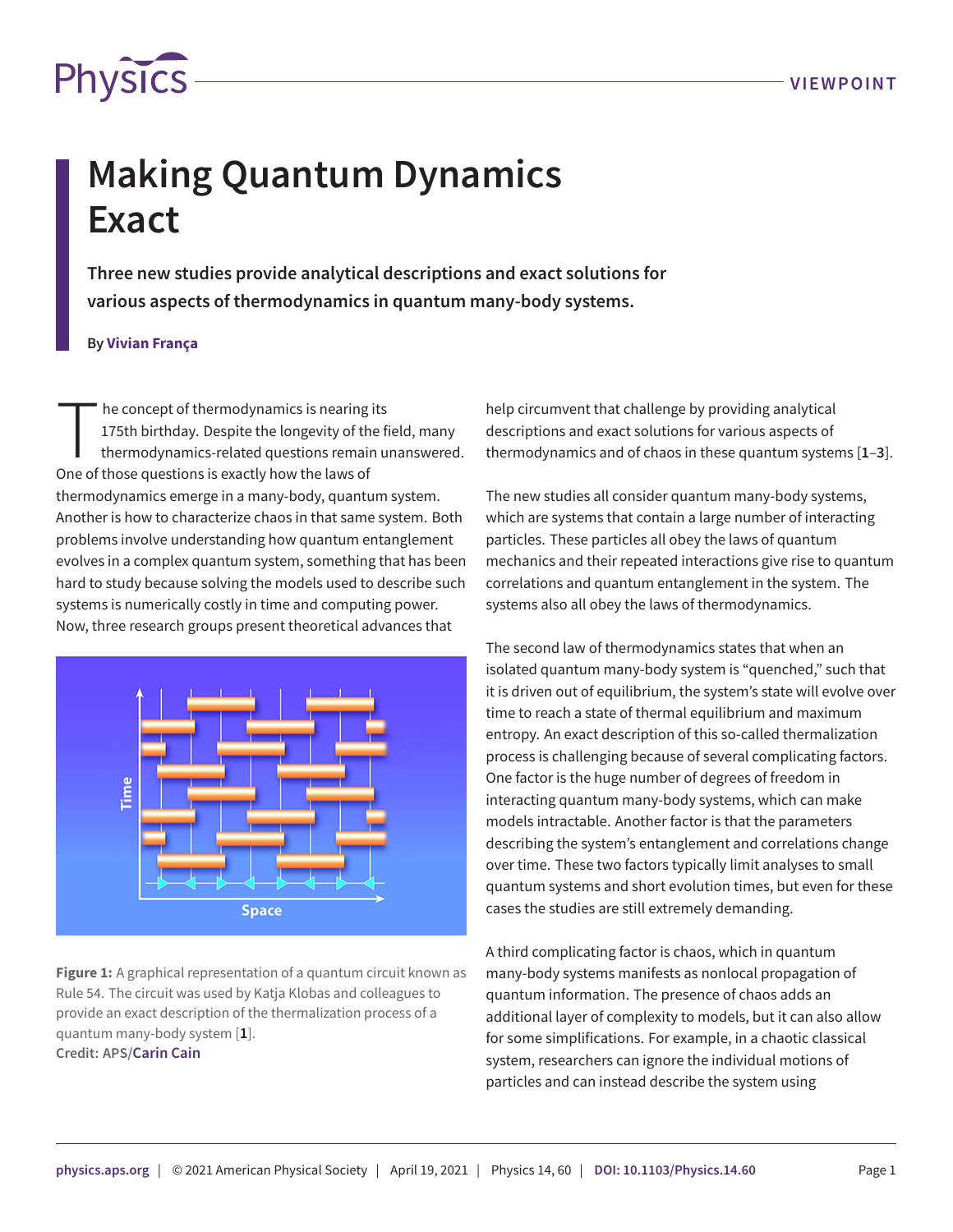macroscopic features, such as temperature and specific heat, provided by thermodynamics. Chaos is also intrinsically linked to thermodynamics through a quantum system's entanglement dynamics. That means that models that describe the dynamics of quantum many-body systems can also describe their thermodynamic and chaotic properties.

Previously developed methods address some of the above-mentioned complications, allowing the modeling of larger systems and longer evolution times, but those methods involve approximations that can limit accuracy. Researchers are thus developing alternative methods. One promising approach involves interpreting the system as a series of quantum circuits. These circuits approximate the time-evolving dynamics of the quantum system with gates and wires. The gates perform unitary transformations on the system's state, and the wires are used to represent the passage of time. Quantum-circuit models are highly simplified models, but they still retain most of the essential physics of the complex phenomena. The three new studies all use this approach, although they work with distinct circuits and consider different aspects of the problem.

The first of the studies, which was carried out by Pieter Claeys and Austen Lamacraft of the University of Cambridge, UK, uses quantum circuits to predict the evolution of quantum correlations in a many-body system—something that is relevant to both thermodynamics and chaos [**[2](#page-1-1)**]. Specifically, the duo demonstrates a method for generating so-called dual-unitary circuits—ones whose quantum correlations can be explicitly obtained in space and time [**[4](#page-2-1)**]. They consider systems with arbitrary dimensions of the Hilbert space, which encloses all possible quantum-mechanical states of a given system. They show that their approach leads to analytically tractable solutions for any level of ergodicity, a property that relates to the decay of the correlations in the system.

In the second study, Katja Klobas of the University of Oxford, UK, and colleagues use quantum circuits to probe the thermalization of quantum many-body systems [**[1](#page-1-0)**]. They consider a specific kind of circuit known as Rule 54. These circuits are made of chains of qubits and, as other studies have demonstrated, their properties are exactly solvable. The team quenches the system and then monitors the post-quench dynamics using so-called tensor network methods [**[5](#page-2-2)**]. They show that their approach enables a full and exact description of the thermalization process, and they find exact predictions for the asymptotic growth in a set of parameters known as the Rényi entropies, which are often used in quantum information to measure the degree of entanglement in a system.

Like the Oxford study, the third investigation involves Rényi entropies. Zongping Gong and colleagues at the Max Planck Institute of Quantum Optics, Germany, study the evolution of these entropies in a quantum circuit known as a quantum cellular automaton [**[3](#page-2-0)**]. This circuit has a topological index that is thought to characterize its ability to transport quantum information [**[6](#page-2-3)**]. This index can be obtained mathematically, but the calculated index typically lacks an explicit physical interpretation. Gong and colleagues instead obtain the index using Rényi entropies, which are experimentally measurable [**[7](#page-2-4)**] and, in doing so, confirm the quantum information interpretation of the index. The team also places a lower bound on the entanglement entropy of its quantum circuit, which is equal to twice the topological index, and interprets it as a lower bound on the rate of growth of quantum chaos.

Together, these three studies offer remarkable advances for predicting nonequilibrium dynamics in isolated, interacting quantum many-body systems. But they are not the end of the journey. For further progress, it is crucial that researchers develop methods and approaches that can explore other aspects of dynamics and that can link in with state-of-the-art ultracold atom experiments. In particular, a deeper understanding of the timescales of the nonequilibrium dynamics is needed to reveal any nontrivial features. This issue is relevant from a fundamental point of view for condensed-matter physics but is also essential for the development of future technologies, such as quantum computers, which in some cases use quantum circuits to perform quantum simulations [**[8](#page-2-5)**].

**Vivian França:** Department of Engineering, Physics and Mathematics, Institute of Chemistry, São Paulo State University, Araraquara, Brazil

## **REFERENCES**

- <span id="page-1-0"></span>1. K. Klobas *et al.*, "Exact thermalization dynamics in the 'Rule 54' quantum cellular automaton," **Phys. Rev. Lett. 126, 160602 (2021).**
- <span id="page-1-1"></span>2. P. W. Claeys and A. Lamacraft, "Ergodic and nonergodic